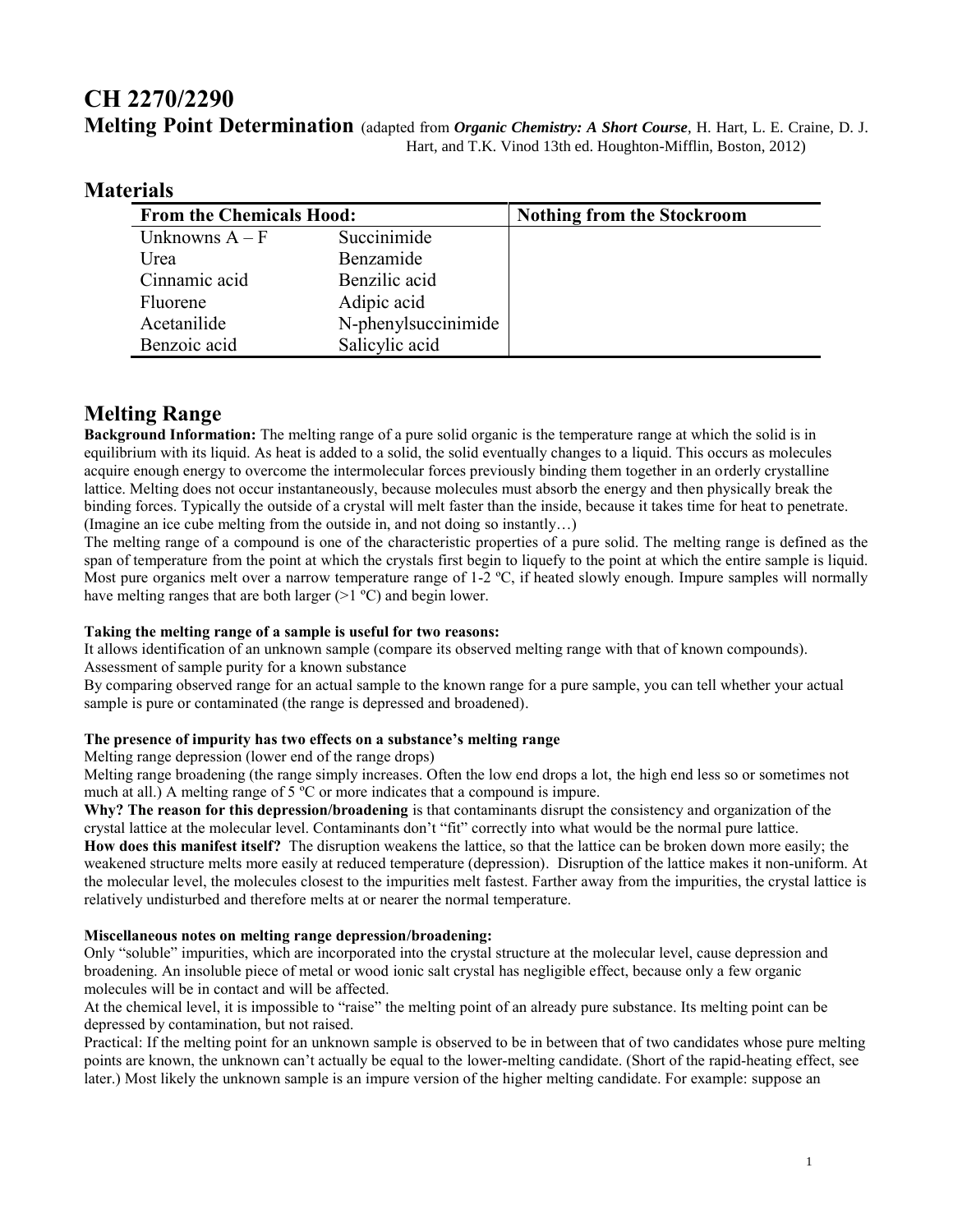unknown sample X melts at 148-152  $C^{\circ}$ , and is thought to be either candidate A (known range is 141-142  $C^{\circ}$ ) or B (known range is 161-162 ºC). Sample X cannot be candidate A, but it can be an impure and thus depressed version of candidate B. Often, contaminated solids are purified by recrystallization. If the resulting melting range is unchanged, the original sample probably was pure to begin with. But if the resulting melting point gets higher, the original sample was obviously impure. When crystals are isolated by filtration from a solvent, it is important to allow complete drying/evaporation of the solvent in order to get a good melting range. Residual solvent functions as a contaminant and will depress/broaden the melting range for a crystal.

When two chemicals are mixed, the resulting melting point is **not** the average of the two melting points. It is always depressed from the melting point of the major component in the mixture. This is true even if the impurity is higher melting (when pure) than the major component. For example, if a chemical that normally melts at  $130 \degree C$  is contaminated by a small amount of material that when pure melts at 200 ºC, the resulting mixture will not melt between 130 ºC and 200 ºC. Rather, the melting point of the major component will be depressed, and the observed melting range will begin lower than 130 ºC. When two different pure chemicals with exactly the same melting point are mixed, the resulting melting point is depressed.

#### **Mixed Melting Points**

That mixtures have depressed melting points, even when both components have comparable melting points when each is pure, provides a useful laboratory technique. Consider the following situation and flow chart. If an unknown candidate X melts at a temperature close to that of two potential candidates A and B, you can identify it by taking  $X+A$  mixed melting point, and X+B mixed melting point. If X is equal to either candidate, one of these mixed melting points will not be depressed. If the mixture with  $X+A$  is not depressed,  $X = A$ . If the mixture with  $X+B$  is not depressed,  $X = B$ . If both mixtures are depressed, then  $X \neq A$  or B.

#### **The Rate of Heating and Some Practical Tips**

It takes time for a crystal to absorb heat and to melt, from the outside in. Just as when you place an ice-cube into a liquid that is >0 ºC, it doesn't melt instantly. To get maximal accuracy in taking a melting range, heating should proceed at only 1 ºC/minute! This is the standard heating rate when publishing melting ranges in scientific journals. This is also inconveniently slow, especially if you don't know where your sample is likely to melt (as when examining an unknown).

**Q**: What happens if I heat too fast? **A**: Your melting range will be too broad, but this time on the high end! If a sample should melt at 130-131 ºC, but you are heating fast, it will still probably begin to melt at about 130 ºC, but the full sample won't have time to absorb heat and finish melting by 131 ºC. Instead, the heating device may have warmed well above 131º before the interior liquefies, so the observed range may appear to be 130-136 ºC. Both the magnitude of the range and the high end of the range may be misleading.

For doing routine samples, it is appropriate to be warming at 5 °C per minute around the temperature at which melting occurs. This broadens the range somewhat, but not badly. And it keeps the melting point experiment from taking forever. Practical tip 1: If the approximate temperature at which your sample should melt is known, the sample can be quickly heated to within 10-15 ºC of its melting point. Then the heating rate can be slowed to 2-4 ºC per minute until the sample melts. For example, if you know your material should melt around 180 ºC, but you are just trying to check the purity, you can heat rapidly until you are up to 165 ºC or so, and only when you are getting close turn the heating rate down.

Practical tip 2: If you have no clue where your sample will melt, it's common to heat rapidly to get a ballpark estimate of where melting will occur. 60 °C? 140 °C? 240 °C? If it turns out to be 240 °C and you heated only cautiously from the beginning, it will take a looooong time to get to the measurement. By heating rapidly, you can get an "orientation melting point" quickly, and then repeat with more care for a more precise reading.

Practical tip 3: Heat transfer problems are minimized if the sample is ground finely. If the particles are too coarse, they do not pack as well, causing air pockets that slow heat transfer. Because the thermometer keeps heating while the sample is melting rather slowly, the high end of your range will be inflated.

Practical tip 4: Loading too much sample makes it harder for the interior to get heated and melted. Because the thermometer keeps heating while the sample is melting rather slowly, the high end of your range will be inflated.

#### **"Sagging"**

Sometimes slight changes, such as shrinking and sagging, occur in the crystalline structure of the sample before melting occurs. The temperature at the bottom end of the melting range corresponds to the first appearance of **liquid** within the sample mixture; if the crystals are changing their appearance, but you don't yet see any actual liquid, you should **NOT** record this as the lower end of the melting range yet.

#### **Goals:**

Learn how to run a melting point device and measure melting range.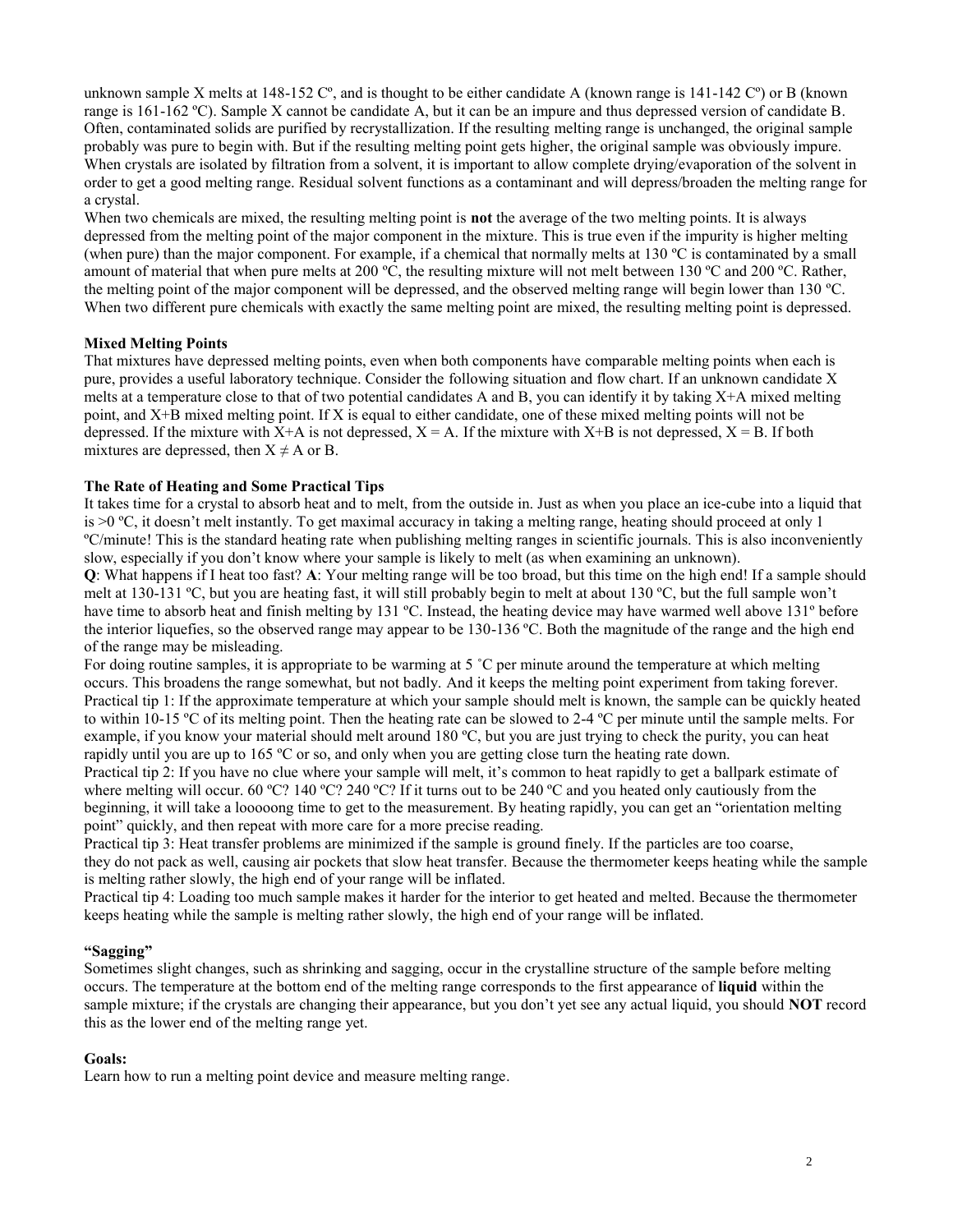# **The Experiment:**

Pulverize 50-100 mg of urea by crushing it with a spatula against either a clean, dry watch glass, the walls of a small (50 mL) dry beaker, or on a piece of weighing paper (place your sample in the middle of a piece of weighing paper, fold the weighing paper over the sample and roll your glass stirring rod over the weighing paper several times). Fill a melting point tube with a sample of urea by thrusting the open end into the beaker several times. (When we say "fill" we mean put enough sample into the capillary tube just so you can see it.) To work the plug of solid material down to the sealed end of the tube, vigorously tap the sealed end on the bench top, drop the capillary (sealed end down!) down a length of tubing, or use the vibrator on the small black melting point apparatus. Repeat the procedure until the tube contains a 1-2 mm column of densely packed powder at the bottom.

Prepare a melting point sample of cinnamic acid similarly and insert both samples into the melting point apparatus. If you are using one of the small black apparati, the instructions are contained on the front of the apparatus. Urea melts at approximately 130 ˚C, and cinnamic acid also melts at approximately 130 ˚C.

- 1. Set the start temperature at the lowest melting point of the compounds' possibilities and then raise the temperature at  $20 °C/min$ . Note where the samples begin to melt.
- 2. Take your second set of samples and set the start temperature  $5^{\circ}$ C below the previous samples' lowest melting point, then raise the temperature at  $1 \degree C/min$ .

Record the melting point ranges of urea and cinnamic acid in your notebook.

To demonstrate the effect of impurities on the melting point of a pure substance, determine the melting point range of a 50-50 mixture by weight (use about 50 mg of each compound) of urea and cinnamic acid. Simultaneously, determine the melting point ranges of 75-25 and 25-75 mixtures.

- 1. Set the start temperature to 70 °C and then raise the temperature at 20 °C/min. Note where the samples begin to melt.
- 2. Take your second set of samples and set the start temperature  $10^{\circ}$ C below the previous samples' lowest melting point, then raise the temperature at  $1 \degree C/min$ .

Using the ranges of the melting points, plot the data in your notebook. The graph should look like the graph below.



**Percentage Composition**

# **Unknown Analysis**